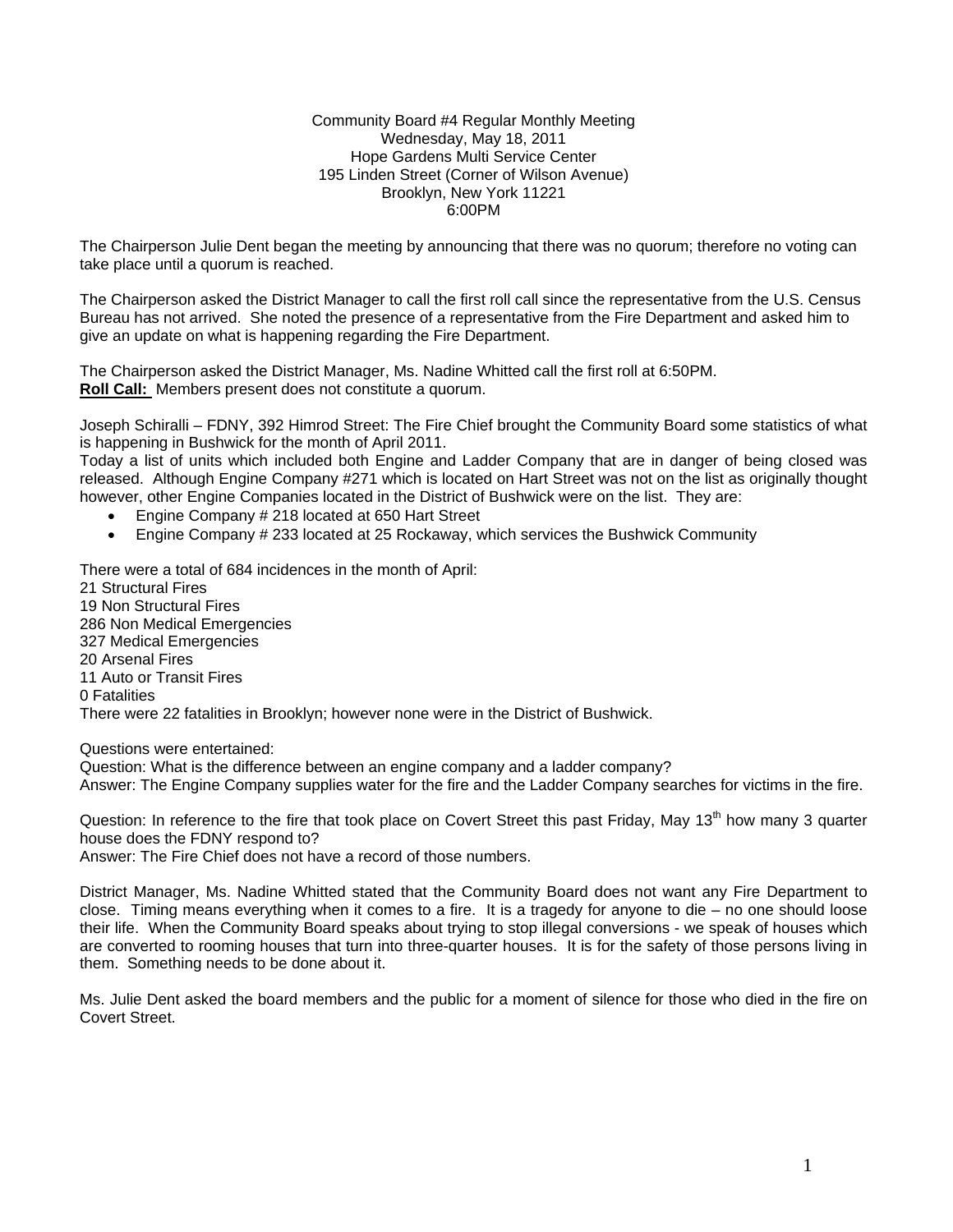### -Public Hearing Items-

U.S. Census Bureau NY – 2010 Data Roll – Out Information Department Planning – Neighborhood Tabulation Areas

Ms. Rosemarie Fogarty, Information Services Specialist: The 2010 Census is now being published. Brooklyn's Kings County is the largest county in the city, and the largest county in the State of New York with 2,504,700 people. Kings County has grown by 39,374 people.

Included in her information:

- United States Census Bureau Partnership & Data Services Program
- New York 2010 Census Results

New York City Department of City Planning has for the first time put information together on a map by neighborhoods. The Department of City Planning has divided Bushwick into Bushwick North & South, with a population of 57,138 in Bushwick North and 72,101 in Bushwick South.

The Census Bureau conducts a variety of censuses and surveys, not just the once-a decade census. Every month, quarter and year the Bureau conducts surveys with households and businesses.

The Census Bureau uses a trained workforce of trained federal employees to conduct a variety of household surveys by telephone and in person interviews as well as the mail.

The surveys conducted provide information about social and economic conditions in the country, including employment, housing, manufacturing, trade, and many other topics. The questions asked are used to produce statistics.

Questions were entertained:

Businesses use this information to see if they will open up a business in the area, for example: K-mart, Target, etc. Libraries look at the nationalities profile in the area to know what language of books they need to supply, for example: Spanish, Greek, Chinese, etc.

The Department of City Planning has separated Bushwick into two different sections: Bushwick North (BK77) and Bushwick South (BK78). Ms. Dent will contact the Department of City Planning to find out whether this listing will effect Bushwick's funding.

#### **Chairperson's Report:**

The Chairperson, Ms. Dent welcomed all to the May 18, 2011 meeting of Community Board #4. The Chairperson thanked everyone for attending the meeting this evening.

She then asked that the Elected Officials and/or their representatives to introduce themselves and to give out their respective addresses and telephone numbers.

- 1) Italia Guerrero Brooklyn Borough President Marty Markowitz, 209 Joralemon Street, 718-802-4032
- 2) Roy Sawyer Darryl Towns has been appointed to the Commissioner of the State of New York Homes of Community Renewal. 840 Jamaica Avenue, 718-235-5627
- 3) Abby Bello Councilmember Erik Martin Dilan, 387 Arlington Avenue, 718-642-8664
- 4) Karen Cherry Congressman Ed Towns, 104-08 Flatlands, 718-272-1175
- 5) Johnny Joyner Senator Martin Malave Dilan, 17<sup>th</sup> Senatorial District, 786 Knickerbocker Avenue, 718-573-1726
- 6) Antonio Renoso Councilwoman Diana Reyna, 217 Havemeyer Street, 718-963-3141

Mr. Renoso stated that he had just received a message that a building located at 17 Troutman Street had just collapsed and he will have to leave the meeting early. He also stated that Engine 218 which is the firehouse that the Mayor has scheduled to close is the one that is responding to the collapsed building.

#### Representatives from City, State or Federal Agencies:

1) Evelyn Ortiz – NYC Department of Health Brooklyn District Public Health Office, 485 Throop Avenue, 646-253- 5636

Representatives from Community Based Organizations:

- 1) Suzette Jules-Jack HIV Program 718-713-6175
- 2) Beryl Williams Brooklyn Hospital, 1280 Dekalb Avenue, 718-250-9000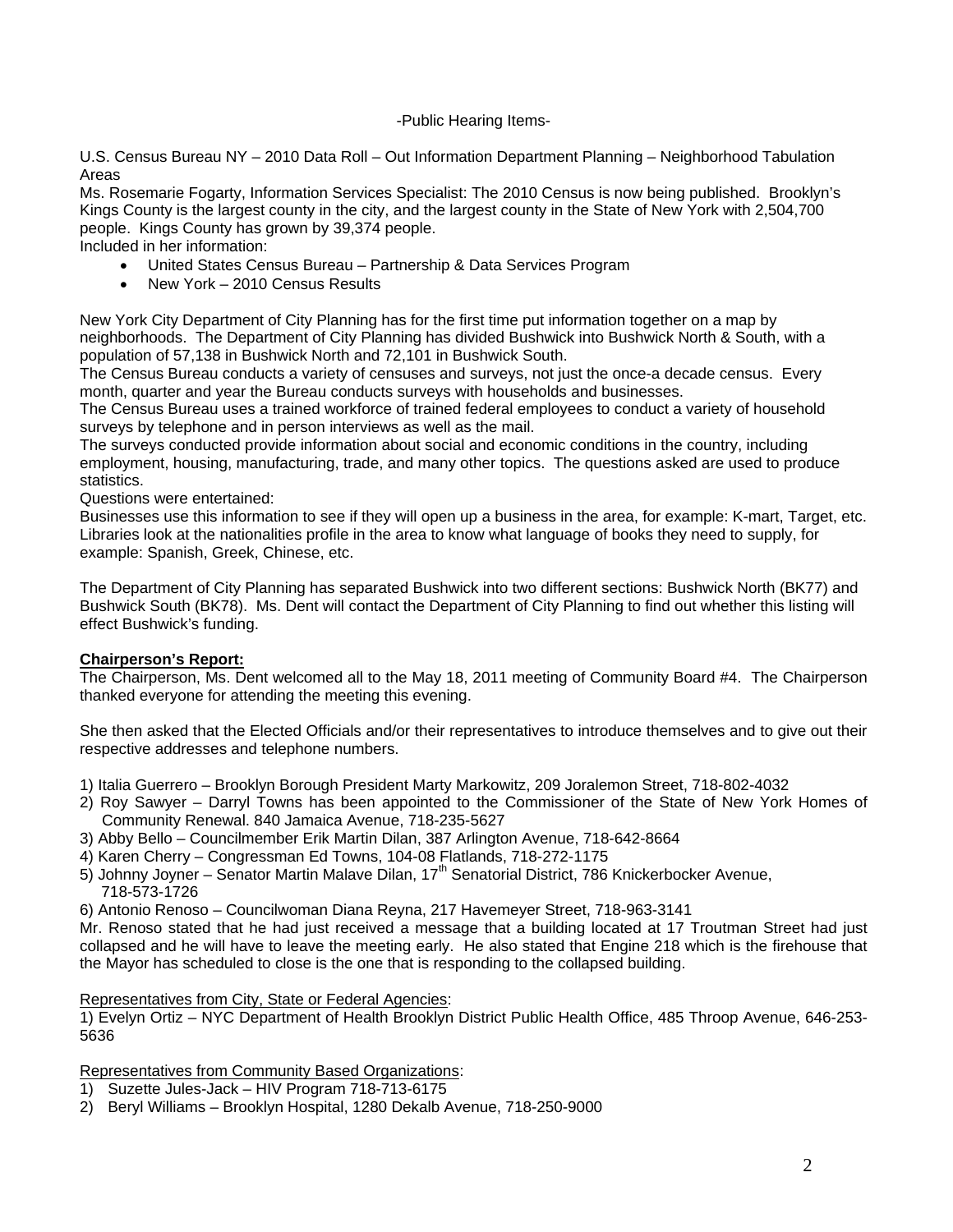Ms. Dent elaborated on the following meetings of which she had attended over the past month:

She stated that she has attended many meetings and hearings representing the board and the community. Many are aware that the planned budget cuts will have severely devastating impact on all services including: FDNY, Day Care Centers, Schools, etc. The Chairperson suggested that everyone be in communication with the Federal, State and City Elected Officials to ensure that the Bushwick community gets their fare share.

April 21, 2011: Engine Company 271 located at 394 Himrod Street delivered a baby at 10:30 in the morning. The Engine Company went to work and delivered the baby successfully. This is positive proof of the need to keep the Fire Houses open in the community.

The Chairperson stated that the Fire Fighters and the Police must remain in place; she encouraged all to let their Elected Official know that these services are important to the community.

May 3, 2011: The Borough President hosted the monthly Borough Board meeting. The Borough Board voted to pass a resolution to Renew and Strengthen Rent Regulations. (See report)

Agenda items were presented by the NYC Office of Environmental Remediation on Brownfields: (see report)

- NYC Green Property Certification Program
- NYC Searchable Property Environmental e-Database (SPEED)
- NYC Brownfield Incentive Grant (BIG) Program

The School Construction Authority will replace the fencing of P.S. 86. A notice was given to the residents surrounding the school. (See report for complete letter)

The letter dated May 11, 2011 stated that the project will begin shortly and is expected to be completed in August 2011, so as to not to interfere with the learning environment, during the school year. The work will take place after school hours and on weekends and during school holidays. During the summer, weather permitting, most construction work will take place on weekdays during daytime hours.

NYC Summer Youth Application is currently still available until Friday May, 27, 2011. (A copy of the application was attached to her report)

#### **District Manager's Report:**

One more member is needed for a quorum. Ms. Whitted thanked those board members that were present. Board membership applications are available at the Community Board's Office located at 315 Wyckoff Avenue for those who would like to become a member and also at the Borough President's Office website at www.brooklynusa.org.

Annual Parade is scheduled for Thursday, June 9<sup>th</sup>, Brooklyn/Queens Day. Those who can help are invited to do so.

One of the persons that were scheduled to be honored at the upcoming parade was Ms. Olivia Triana from State Farm Insurance Agency. Ms. Triana has been promoted to a higher position and she will be leaving the office that is located at 136 Wyckoff Avenue.

Ms. Whitted presented Ms. Olivia Triana with an award for her outstanding service to the Community. Ms. Traina was selected as an honoree for the June 9<sup>th</sup> parade. Ms. Whitted stated that she will always be a part of Bushwick and she will be missed very much missed.

Ms. Triana stated that she was very sad to be leaving the community and thanked everyone for their support. She introduced Mr. David Gonzalez and said that he will be taking over her agency.

\*\*\*It was noted that a board member entered the meeting therefore, constituting a quorum.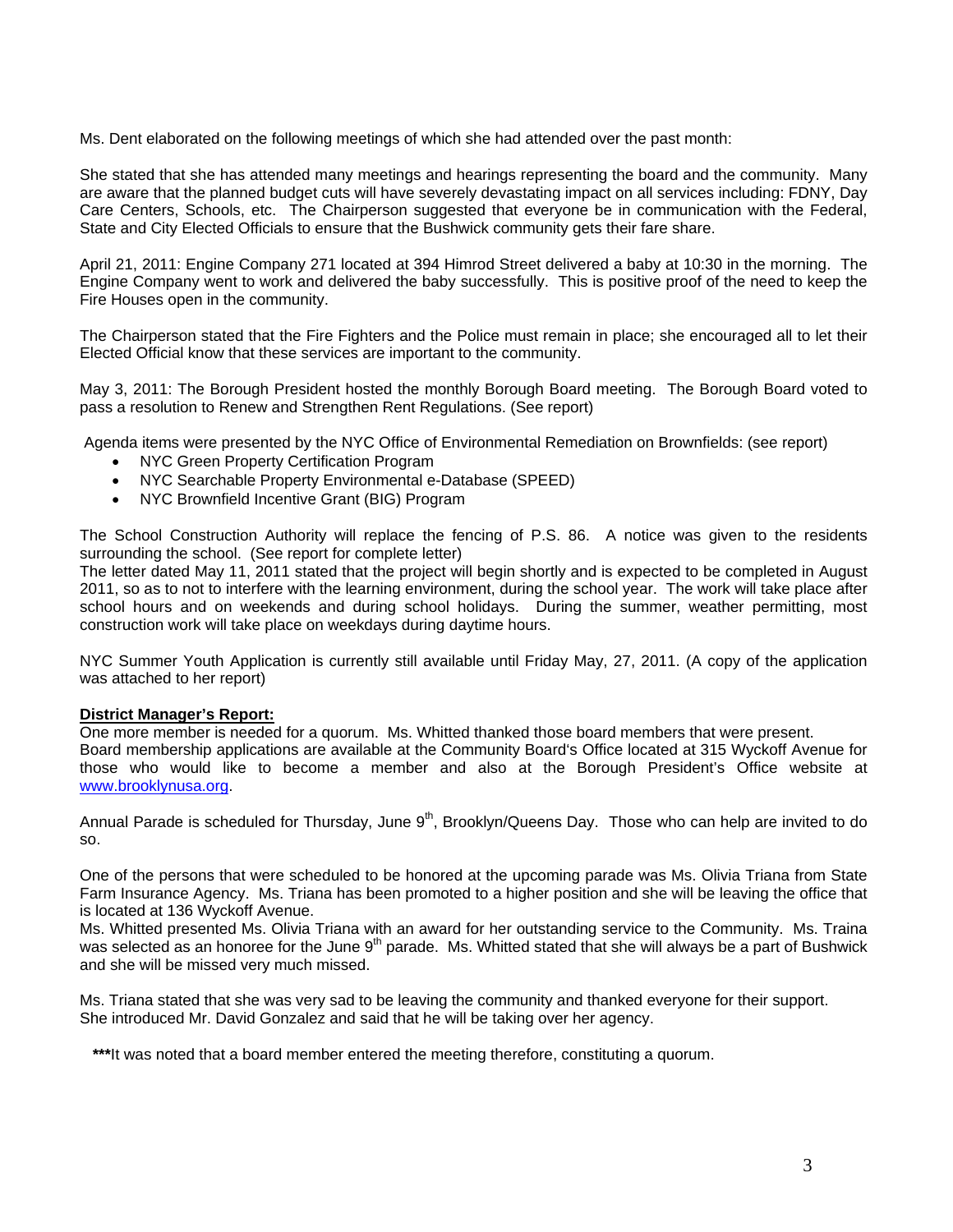# **Committee Reports**

Civic and Religious Committee (CRC), Ms. Elvena Davis – Chairperson: Meeting Held Thursday, April 28, 2011 at Iglesia Methodista Unida Nueva Jersualen (The New Jerusalem United Methodist Church) located at 484 Knickerbocker Avenue

Items Discussed:

Bushwick Community Diversity Parade being held on Thursday, June 9, 2011 (Brooklyn/Queens Day)

- 1) Volunteers are needed
- 2) Next scheduled meeting, to be announced.
- 3) Honorees

Housing and Land Use Committee (HLU), Ms. Martha Brown – Chairperson: Meeting Held Tuesday, April 26, 2011at 315 Wyckoff Avenue, 6:15PM

Member Present: Cyril Joseph, Julio Salinas, Freddy Fowler, Victoria Fernandez, Robert Camacho, Lola Robinson, Gladys Puglla-Jimenez, Rev. Matthew Rae, Sharline Moore

Others Present: Nadine Whitted, District Manager, Adam Schwartz, Kevin Ribot, Elmer Rodriquez – Academy of Urban Planning, Ward Dennis, Heather Hanshornm Alsont Lafsuer, Kelly Corwall, Sara Rosenblatt, Asaka Ogawa, Lauren Perez – Columbia University.

District Manager Presented -

Items Discussed:

Students from Columbia University's Graduate Program in Historic preservation developing preservation plan for the Bushwick Avenue corridor in the Bushwick Community.

Key Points as presented: The study area Bushwick Avenue/Myrtle Avenue to Eldert Street/Bushwick area character mixed residential and mostly low-scale buildings.

They identified neighborhood threats as: Current zoning, Out of character and large – scale development, Gentrification, Poor maintenance, and Alterations Vandalism and Safety issues.

Their proposed recommendations:

- Contextual Zoning
- Potential Creation of formal historical districts and individual landmarks
- Community workshops and outreach
- Further recommendations

The committee seemed somewhat ambivalent due to the way in which the presentation occurred. The feeling was that outsiders were making recommendation and decisions for residents of this community. Condescending statements as, 'Bushwick' the poorest neighborhood in the city and displaying pictures of homes as neighborhood threats set a very negative tone.

On a positive note, this plan as presented highlighted several concerns for Community Board #4:

- 1. The Board must familiarize themselves with key term used by city planners, agencies and the like. We will call upon the Department of City Planning to conduct a session which should prove quite educational and beneficial.
- 2. The Board then must determine what it would mean to the community to have a Preservation Plan on Bushwick Avenue. How will a historical district and individual landmarks affect local residents and property owners?
- 3. We would then outline the issues that need to be addressed; thereafter, we can then invite both academia and others to work and assist us throughout the process.

Parks & Recreation Committee (PRC), Mr. Austen Martinez – Chairperson: Meeting Held Monday, May 2, 2011 Members Present: A. Martinez, Iluminda Belardo, Carlos Feliciano, Eliseo Ruiz, Robert Camacho Others Present: Nadine Whitted, Roberto Clemente, Marisol Garcia - Real Guadalupe Academy, Eva Dejesus-Field of Dreams, Jose Diaz – Roberto Clemente

District Manager Presented -

Items Discussed:

Each person present had an opportunity to discuss and/ or vent their concerns regarding the playing schedules. Many had concerns and expressed their opinions about the other leagues.

As in the past the agreement was to work together for the benefit of the children.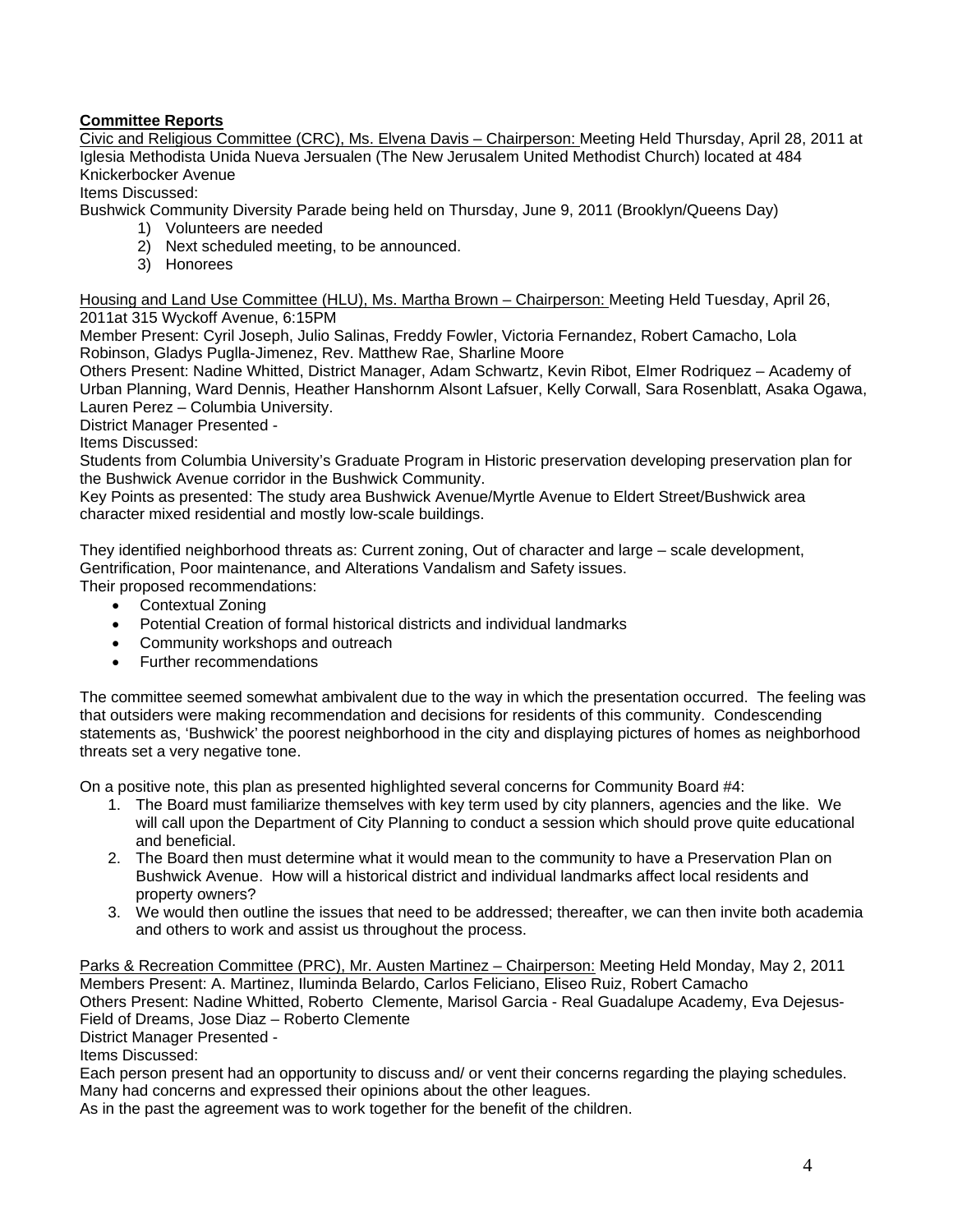Relative to the Parade's scheduled for Saturday, May 21, 2011 the following agreement was achieved:

- 1. Brooklyn Queens Sport organization will relinquish Hope Field to Quebradilla on Saturday, May 21, 2011. This was done to accommodate Quebradilla's Opening Festivities. Brooklyn Queens Sport noted that they will only host a raffle on that date; therefore it was asked of Quebradilla to announce it.
- 2. In exchange Quebradilla was asked to relinquish Sunday May 29, 2011 to Brooklyn Queens Sports.
- 3. The agreement was signed by both Mr. Carlos Feliciano and Mr. Roberto Colon and was witnessed by Ms. N. Whitted and Mr. Robert Camacho.
- 4. Mr. Eliseo Ruiz, Adquadilla Organization Requested the committee supports in allowing his organization to have an additional 6 hours of playing time on Sunday from 2pm to 8pm.

The District Manager stated that no team should have had playing time on the day of the parade. Next year it should not happen.

All were cordially invited to the Grand Opening Day Parade of the baseball leagues in Bushwick on Saturday, May 21, 2011. The parade will start at 9:30AM and the ceremony will be held at 11:30AM. The ceremony will be held at Hope Park, located on Knickerbocker Avenue between Menahan Street and Grove Street.

They will also be honoring the Fire Department for their  $10<sup>th</sup>$  anniversary of the 911 tragedy. Also be honored will be Mrs. Carmen Gonzalez and Ms. Maria Mercado for their support and contributions to the league and the community. There will be other events at the various parks after the parade.

Public Safety Committee (PSC), Ms. Barbara Smith - Chairperson: Meeting Held Tuesday, May 10, 2011 at the 83<sup>rd</sup> Pct. located at 480 Knickerbocker Avenue at 4:30PM

Members Present: Barbara Smith, Mary McClellan, Freddy Fowler, Mary McClellan, Victoria Fernandez, Gladys Puglla and Avellar Hansley

Others Attending: Nadine Whitted, D.I. S. Capasso, PO Franco, - NYPD 83<sup>rd</sup> Precinct Items Discussed:

The Chairperson acknowledged the presence of the NYPD and thanked them for attending the meeting.

The Chairperson asked for the acceptance of the agenda with any necessary corrections. The agenda was accepted by Ms. Saundria Simmons and seconded by Mr. Cyril Joseph. All members present were in favor.

The Chairperson asked for the acceptance of the previous month's minutes with any necessary corrections. The previous month's minutes was accepted by Ms. Linda McKinley and seconded by Mr. Robert Camacho. All members present were in favor.

#### Recommendations

NY State Liquor License Requests:

- 1. The Committee does not support at this time: 234 Knickerbocker Avenue "Chuchara Mama Restaurant"
- 2. The Committee support: 691 Knickerbocker Avenue "Aris Pollos a la Brasa" Restaurant
- 3. The Committee support: 108 Central Avenue "Café Central Brooklyn"
- 4. The Committee support: 234 Starr Street "The Shop Brooklyn"

The PSC recommendations were motioned to be accepted by Mr. Cyril Joseph and second by Rev. Grace Aytes. All members were in favor.

Ms. Whitted announced that there were 26 members present at 8:16PM.

Election of Officers for the year of 2011-2012 - Results:

Chairperson: Ms. Julie Dent 1<sup>st</sup> Vice Chairperson: Ms. Martha Brown 2<sup>nd</sup> Vice Chairperson: Ms. Victoria Fernandez Recording Secretary: Ms. Saundria Simmons Correspondence Secretary: Ms. Virgie Jones Financial Secretary: Mr. Eliseo Ruiz Treasurer: Ms. Avellar Hansley Parliamentarian: Mr. Odolph Wright